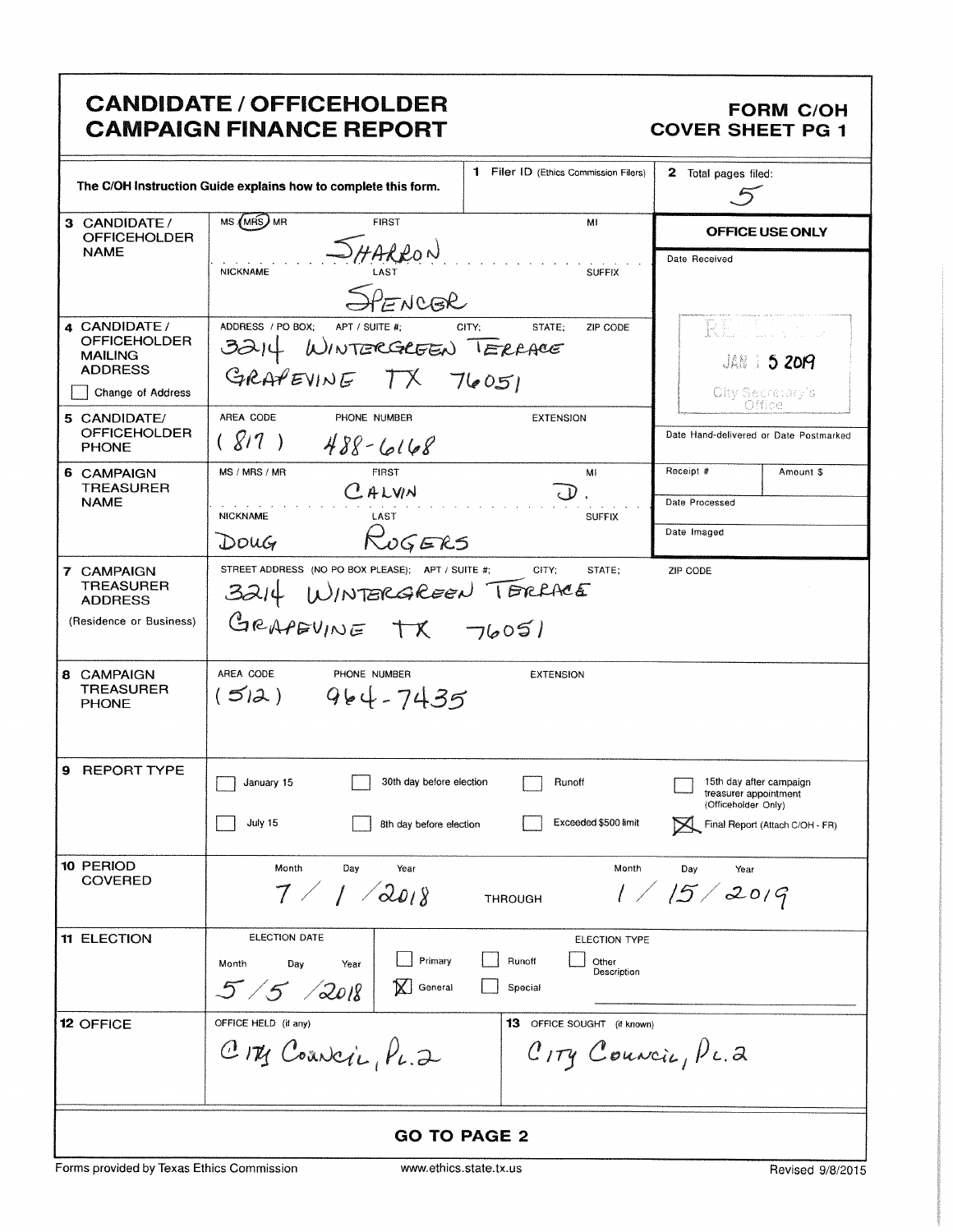# CANDIDATE / OFFICEHOLDER<br>CAMPAIGN FINANCE REPORT COVER SHEET PG 2 **CAMPAIGN FINANCE REPORT**

| 14 C/OH NAME                                       |                                                                                                                                                                                                                                                                                                                                                                                                  |                                                                                                                       |    | 15 Filer ID (Ethics Commission Filers) |
|----------------------------------------------------|--------------------------------------------------------------------------------------------------------------------------------------------------------------------------------------------------------------------------------------------------------------------------------------------------------------------------------------------------------------------------------------------------|-----------------------------------------------------------------------------------------------------------------------|----|----------------------------------------|
|                                                    | SHARRON SPENCISR                                                                                                                                                                                                                                                                                                                                                                                 |                                                                                                                       |    |                                        |
| <b>16 NOTICE FROM</b><br>POLITICAL<br>COMMITTEE(S) | THIS BOX IS FOR NOTICE OF POLITICAL CONTRIBUTIONS ACCEPTED OR POLITICAL EXPENDITURES MADE BY POLITICAL COMMITTEES TO<br>SUPPORT THE CANDIDATE / OFFICEHOLDER. THESE EXPENDITURES MAY HAVE BEEN MADE WITHOUT THE CANDIDATE'S OR OFFICEHOLDER'S<br>KNOWLEDGE OR CONSENT. CANDIDATES AND OFFICEHOLDERS ARE REQUIRED TO REPORT THIS INFORMATION ONLY IF THEY RECEIVE NOTICE<br>OF SUCH EXPENDITURES. |                                                                                                                       |    |                                        |
|                                                    | <b>COMMITTEE NAME</b><br><b>COMMITTEE TYPE</b>                                                                                                                                                                                                                                                                                                                                                   |                                                                                                                       |    |                                        |
|                                                    | GENERAL                                                                                                                                                                                                                                                                                                                                                                                          |                                                                                                                       |    |                                        |
|                                                    | SPECIFIC                                                                                                                                                                                                                                                                                                                                                                                         | <b>COMMITTEE ADDRESS</b>                                                                                              |    |                                        |
|                                                    |                                                                                                                                                                                                                                                                                                                                                                                                  | COMMITTEE CAMPAIGN TREASURER NAME                                                                                     |    |                                        |
| <b>Additional Pages</b>                            |                                                                                                                                                                                                                                                                                                                                                                                                  |                                                                                                                       |    |                                        |
|                                                    |                                                                                                                                                                                                                                                                                                                                                                                                  | COMMITTEE CAMPAIGN TREASURER ADDRESS                                                                                  |    |                                        |
| <b>17 CONTRIBUTION</b><br><b>TOTALS</b>            | 1 <sub>1</sub>                                                                                                                                                                                                                                                                                                                                                                                   | TOTAL POLITICAL CONTRIBUTIONS OF \$50 OR LESS (OTHER THAN<br>PLEDGES, LOANS, OR GUARANTEES OF LOANS), UNLESS ITEMIZED | \$ |                                        |
|                                                    | 2.                                                                                                                                                                                                                                                                                                                                                                                               | <b>TOTAL POLITICAL CONTRIBUTIONS</b><br>(OTHER THAN PLEDGES, LOANS, OR GUARANTEES OF LOANS)                           | \$ |                                        |
| <b>EXPENDITURE</b><br><b>TOTALS</b>                | З.                                                                                                                                                                                                                                                                                                                                                                                               | TOTAL POLITICAL EXPENDITURES OF \$100 OR LESS,<br><b>UNLESS ITEMIZED</b>                                              | \$ |                                        |
|                                                    | 4.                                                                                                                                                                                                                                                                                                                                                                                               | <b>TOTAL POLITICAL EXPENDITURES</b>                                                                                   |    | \$9,281.53                             |
| <b>CONTRIBUTION</b><br><b>BALANCE</b>              | 5.<br>TOTAL POLITICAL CONTRIBUTIONS MAINTAINED AS OF THE LAST DAY<br>\$<br>OF REPORTING PERIOD                                                                                                                                                                                                                                                                                                   |                                                                                                                       |    |                                        |
| <b>OUTSTANDING</b><br><b>LOAN TOTALS</b>           | 6.                                                                                                                                                                                                                                                                                                                                                                                               | TOTAL PRINCIPAL AMOUNT OF ALL OUTSTANDING LOANS AS OF THE<br>LAST DAY OF THE REPORTING PERIOD                         | \$ |                                        |
| <b>18 AFFIDAVIT</b>                                |                                                                                                                                                                                                                                                                                                                                                                                                  |                                                                                                                       |    |                                        |



swear, or affirm, under penalty of perjury, that the accompanying report is true and correct and includes all information required to be reported by me<br>
TARA A BROOKS under Title 15, Election Code.

 $-1$ 

Signature of Candidate or Officeholder

AFFIX NOTARY STAMP/ SEALABOVE

Sworn to and subscribed before me, by the said **Shallon Spencer** ( Internation 19th this the **15th** 

day of  $\hat{\mathcal{U}}$ nuary so  $\hat{H}$  , to certify which, witness my hand and seal of office. Taea A. Beachs

<sup>Q</sup> AW45u d 6

Signature of officer administering oath Printed name of officer administering oath Title of officer administering oath

Notaey Public

Forms provided by Texas Ethics Commission www.ethics.state.tx.us Revised 9/8/2015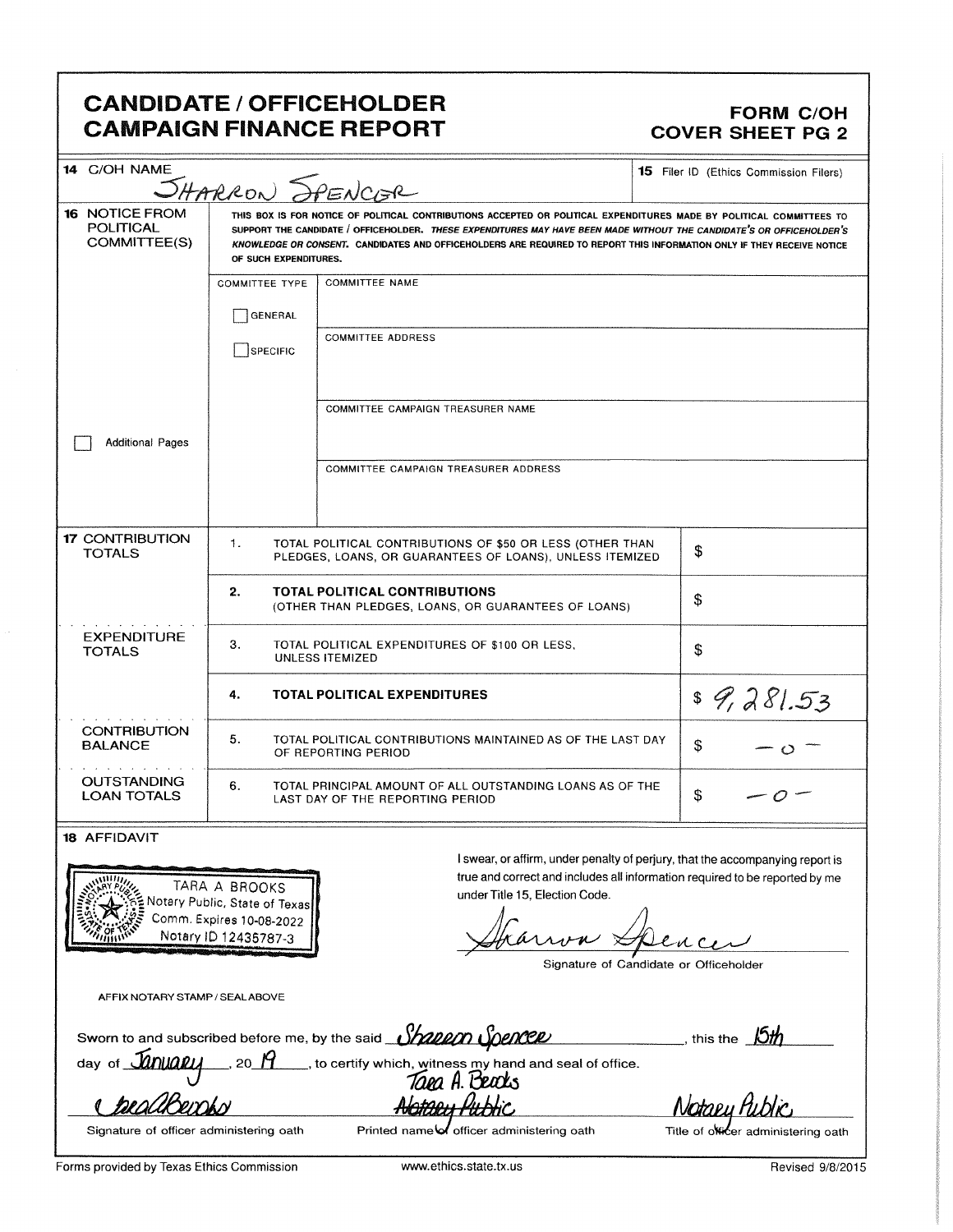# **SUBTOTALS - C/OH**

### **FORM C/OH** COVER SHEET PG 3

|     | <b>19 FILER NAME</b><br>20 Filer ID (Ethics Commission Filers)<br>SHARRON SPENCER |                                                                                              |  |                                  |
|-----|-----------------------------------------------------------------------------------|----------------------------------------------------------------------------------------------|--|----------------------------------|
|     |                                                                                   | 21 SCHEDULE SUBTOTALS<br>NAME OF SCHEDULE                                                    |  | <b>SUBTOTAL</b><br><b>AMOUNT</b> |
| 1.  |                                                                                   | SCHEDULE A1: MONETARY POLITICAL CONTRIBUTIONS                                                |  | \$                               |
| 2.  |                                                                                   | SCHEDULE A2: NON-MONETARY (IN-KIND) POLITICAL CONTRIBUTIONS                                  |  | \$                               |
| З.  |                                                                                   | SCHEDULE B: PLEDGED CONTRIBUTIONS                                                            |  | \$                               |
| 4.  |                                                                                   | <b>SCHEDULE E: LOANS</b>                                                                     |  | \$                               |
| 5.  |                                                                                   | SCHEDULE F1: POLITICAL EXPENDITURES MADE FROM POLITICAL CONTRIBUTIONS                        |  | \$9,281.53                       |
| 6.  |                                                                                   | SCHEDULE F2: UNPAID INCURRED OBLIGATIONS                                                     |  | \$                               |
| 7.  |                                                                                   | SCHEDULE F3: PURCHASE OF INVESTMENTS MADE FROM POLITICAL CONTRIBUTIONS                       |  | \$                               |
| 8.  |                                                                                   | SCHEDULE F4: EXPENDITURES MADE BY CREDIT CARD                                                |  | \$                               |
| 9.  |                                                                                   | SCHEDULE G: POLITICAL EXPENDITURES MADE FROM PERSONAL FUNDS                                  |  | \$                               |
| 10. |                                                                                   | SCHEDULE H: PAYMENT MADE FROM POLITICAL CONTRIBUTIONS TO A BUSINESS OF C/OH                  |  | \$                               |
| 11. |                                                                                   | SCHEDULE I: NON-POLITICAL EXPENDITURES MADE FROM POLITICAL CONTRIBUTIONS                     |  | \$                               |
| 12. |                                                                                   | SCHEDULE K: INTEREST, CREDITS, GAINS, REFUNDS, AND CONTRIBUTIONS<br><b>RETURNED TO FILER</b> |  | \$                               |
|     |                                                                                   |                                                                                              |  |                                  |
|     |                                                                                   |                                                                                              |  |                                  |
|     |                                                                                   |                                                                                              |  |                                  |
|     |                                                                                   |                                                                                              |  |                                  |
|     |                                                                                   |                                                                                              |  |                                  |
|     |                                                                                   |                                                                                              |  |                                  |
|     |                                                                                   |                                                                                              |  |                                  |
|     |                                                                                   |                                                                                              |  |                                  |
|     |                                                                                   |                                                                                              |  |                                  |
|     |                                                                                   |                                                                                              |  |                                  |
|     |                                                                                   |                                                                                              |  |                                  |
|     |                                                                                   |                                                                                              |  |                                  |
|     |                                                                                   |                                                                                              |  |                                  |
|     |                                                                                   |                                                                                              |  |                                  |
|     |                                                                                   |                                                                                              |  |                                  |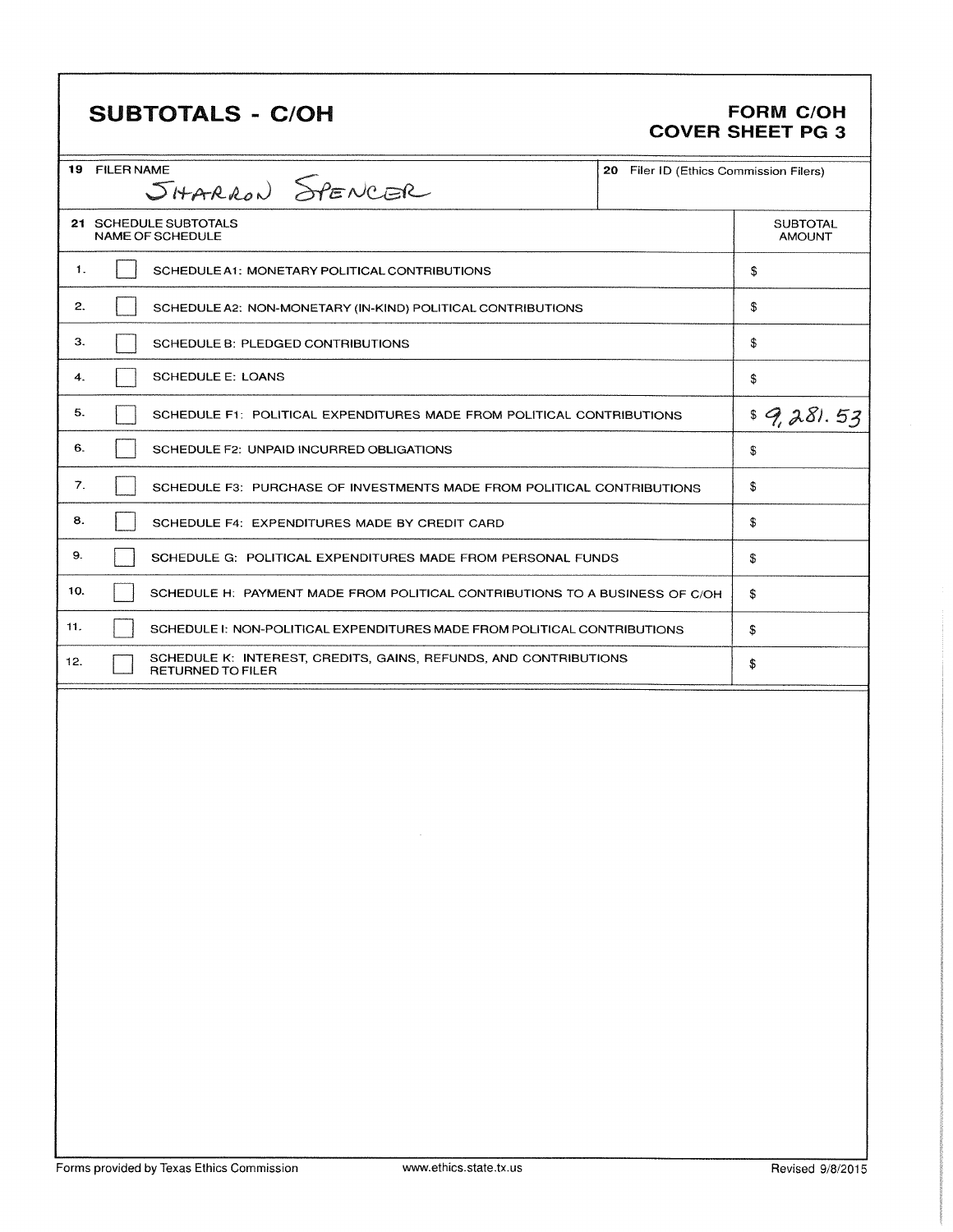## POLITICAL EXPENDITURES MADE FROM POLITICAL CONTRIBUTIONS SCHEDULE F1

| <b>EXPENDITURE CATEGORIES FOR BOX 8(a)</b>                                                                                                                                            |                                                                                                                                                                              |                                                                                                                                               |                                                                                                                                                                                           |  |
|---------------------------------------------------------------------------------------------------------------------------------------------------------------------------------------|------------------------------------------------------------------------------------------------------------------------------------------------------------------------------|-----------------------------------------------------------------------------------------------------------------------------------------------|-------------------------------------------------------------------------------------------------------------------------------------------------------------------------------------------|--|
| <b>Advertising Expense</b><br>Accounting/Banking<br><b>Consulting Expense</b><br>Contributions/Donations Made By<br>Candidate/Officeholder/Political Committee<br>Credit Card Payment | <b>Event Expense</b><br>Fees<br>Food/Beverage Expense<br>Gift/Awards/Memorials Expense<br><b>Legal Services</b><br>The Instruction Guide explains how to complete this form. | Loan Repayment/Reimbursement<br>Office Overhead/Rental Expense<br>Polling Expense<br><b>Printing Expense</b><br>Salaries/Wages/Contract Labor | Solicitation/Fundraising Expense<br>Transportation Equipment & Related Expense<br><b>Travel In District</b><br><b>Travel Out Of District</b><br>Other (enter a category not listed above) |  |
| 1 Total pages Schedule F1: 2 FILER NAME                                                                                                                                               | PENCER<br>ARRON                                                                                                                                                              |                                                                                                                                               | 3 Filer ID (Ethics Commission Filers)                                                                                                                                                     |  |
| 4 Date<br>$8 - 27 - 2018$                                                                                                                                                             | 5 Payee name                                                                                                                                                                 |                                                                                                                                               |                                                                                                                                                                                           |  |
| $6$ Amount $($ \$)<br>53                                                                                                                                                              | 7 Payee address;<br>State; Zip Code<br>City;<br>3214                                                                                                                         |                                                                                                                                               | WINTERGREEN TERRACE, GRAAEVINE TX 76051                                                                                                                                                   |  |
| 8<br><b>PURPOSE</b><br>OF<br><b>EXPENDITURE</b>                                                                                                                                       | (a) Category (See Categories listed at the top of this schedule)<br>LOAN KEPAYMENT                                                                                           | (b) Description                                                                                                                               | Check if travel outside of Texas. Complete Schedule T.<br>Check if Austin, TX, officeholder living expense                                                                                |  |
| 9 Complete ONLY if direct<br>expenditure to benefit C/OH                                                                                                                              | Candidate / Officeholder name                                                                                                                                                | Office sought                                                                                                                                 | Office held                                                                                                                                                                               |  |
| Date                                                                                                                                                                                  | Payee name                                                                                                                                                                   |                                                                                                                                               |                                                                                                                                                                                           |  |
| Amount (\$)                                                                                                                                                                           | Payee address;<br>City; State;<br>Zip Code                                                                                                                                   |                                                                                                                                               |                                                                                                                                                                                           |  |
| <b>PURPOSE</b><br>ОF<br><b>EXPENDITURE</b>                                                                                                                                            | Category (See Categories listed at the top of this schedule)                                                                                                                 | Description                                                                                                                                   | Check if travel outside of Texas. Complete Schedule T.<br>Check if Austin, TX, officeholder living expense                                                                                |  |
| Complete ONLY if direct<br>expenditure to benefit C/OH                                                                                                                                | Candidate / Officeholder name                                                                                                                                                | Office sought                                                                                                                                 | Office held                                                                                                                                                                               |  |
| Date                                                                                                                                                                                  | Payee name                                                                                                                                                                   |                                                                                                                                               |                                                                                                                                                                                           |  |
| Amount (\$)                                                                                                                                                                           | Payee address;<br>City; State; Zip Code                                                                                                                                      |                                                                                                                                               |                                                                                                                                                                                           |  |
| <b>PURPOSE</b><br>OF.<br><b>EXPENDITURE</b>                                                                                                                                           | Category (See Categories listed at the top of this schedule)                                                                                                                 | Description                                                                                                                                   | Check if travel outside of Texas. Complete Schedule T.<br>Check if Austin, TX, officeholder living expense                                                                                |  |
| Complete ONLY if direct<br>expenditure to benefit C/OH                                                                                                                                | Candidate / Officeholder name                                                                                                                                                | Office sought                                                                                                                                 | Office held                                                                                                                                                                               |  |
| ATTACH ADDITIONAL COPIES OF THIS SCHEDULE AS NEEDED                                                                                                                                   |                                                                                                                                                                              |                                                                                                                                               |                                                                                                                                                                                           |  |